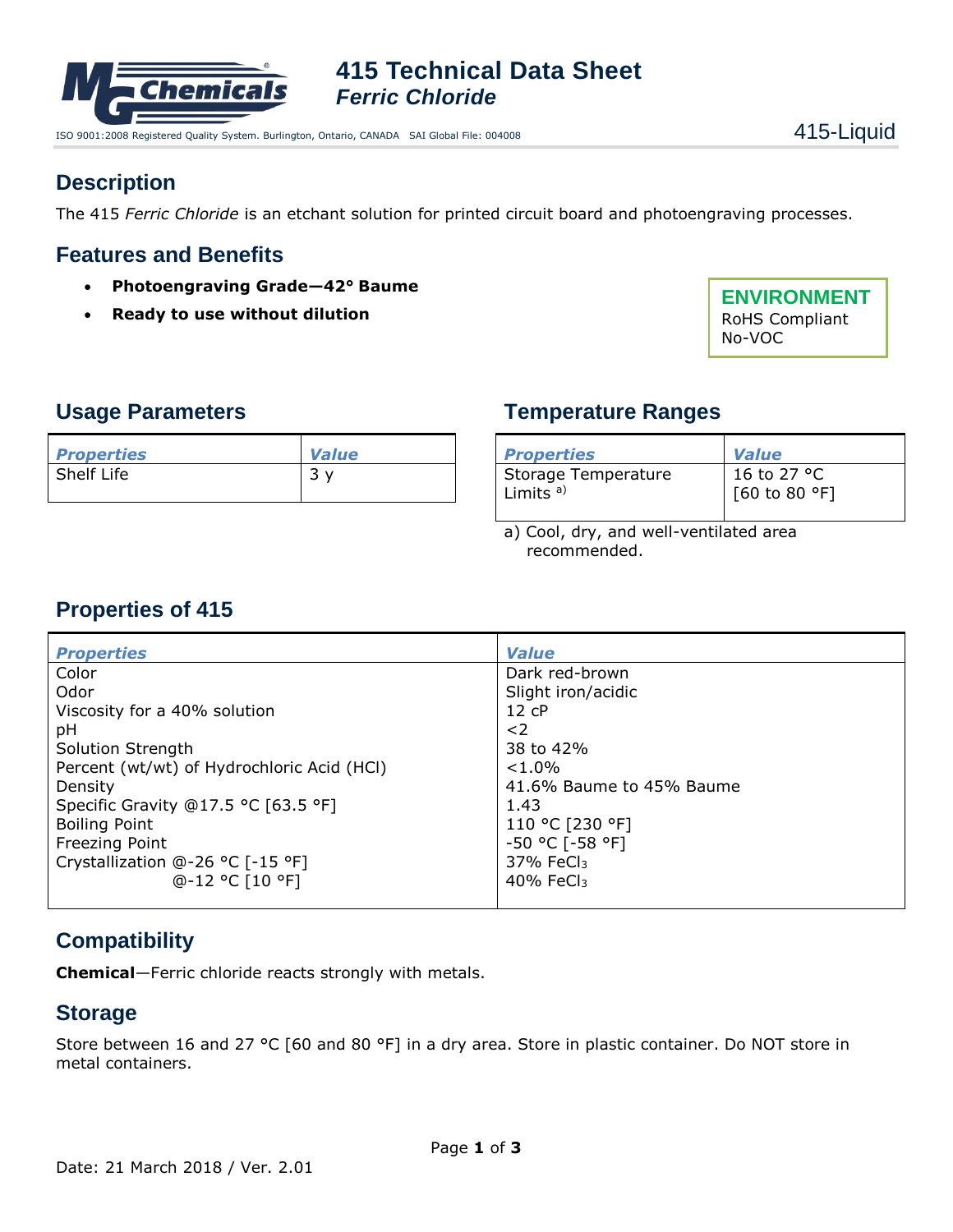

**415 Technical Data Sheet** *Ferric Chloride*

### **Health and Safety**

Please see the 415 **Safety Data Sheet** (SDS) for further details on transportation, storage, handling, safety guidelines, and regulatory compliance.

# **Application Instructions**

For best results, follow the procedure below. If further directions for etching or making a printed circuit board (PCB), consult the photofabrication process guide available free from your dealer.

- 1. Fully immerse copper board in solution.
- 2. Agitate until etching action is complete.

#### **To speed up etching:**

Warm the ferric chloride solution between 35 to 55 °C [95 to 131 °F].

**ATTENTION!** Do NOT heat ferric chloride solution above 55 °C [131 °F].

**NOTE:** Dilution is not recommended.

### **Packaging and Supporting Products**

| Cat. No.  | <b>Packaging</b> | <b>Net Volume</b> |            | <b>Packaged Weight</b> |                    |
|-----------|------------------|-------------------|------------|------------------------|--------------------|
| 415-500ML | Bottle           | 475 mL            | 1 pt       | 7.5 kg                 | 16.5 <sub>lb</sub> |
| 415-1L    | <b>Bottle</b>    | 945 mL            | $1.99$ pt  | 9 kg                   | 19.8 lb            |
| 415-4L    | <b>Bottle</b>    | 4 L               | $1.06$ gal | $6.12$ kg              | 13.4 lb            |
| 415-20L   | <b>Bottle</b>    | 20L               | $5.3$ gal  | 28.3 kg                | $62.3$ lb          |
|           |                  |                   |            |                        |                    |

#### **Related Products and Etching Kits**

- *Economy Etching Kit*: Cat. No. 416-ES
- *Photofabrication Kit*: Cat. No. 416-K
- *Professional Etching Kit*: Cat. No. 416-E